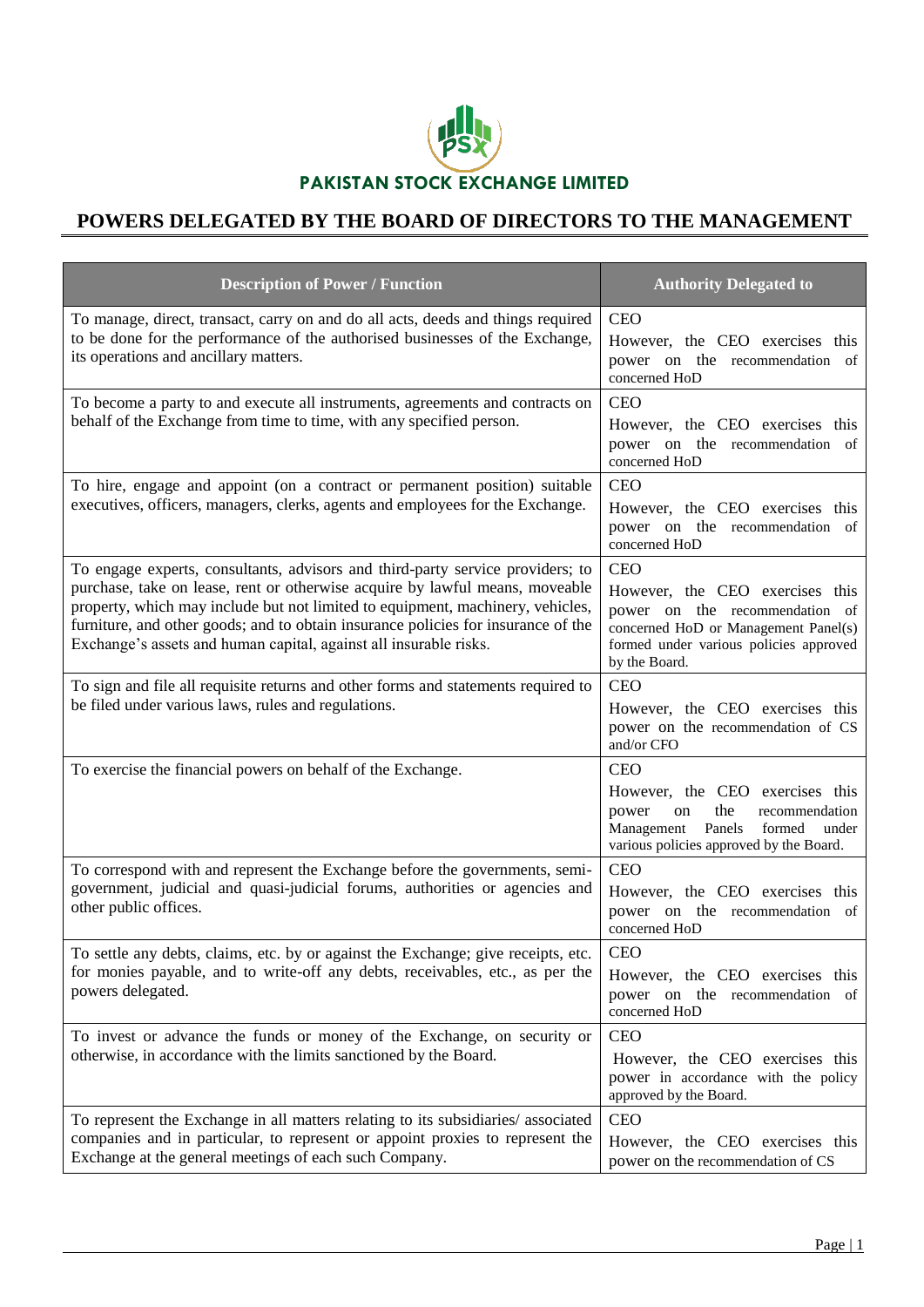| <b>Description of Power / Function</b>                                                                                                                                                                                                                                                                                                                                                                                                                                                                                                      | <b>Authority Delegated to</b>                                                                            |
|---------------------------------------------------------------------------------------------------------------------------------------------------------------------------------------------------------------------------------------------------------------------------------------------------------------------------------------------------------------------------------------------------------------------------------------------------------------------------------------------------------------------------------------------|----------------------------------------------------------------------------------------------------------|
| To initiate legal actions against any natural or legal person against which the<br>Exchange has any cause of action, in the name of the Exchange, on any<br>appropriate forum, together with incidental matters; to commence, prosecute,<br>continue, defend and withdraw all actions, suits or legal proceedings of all<br>kinds, including appeals and applications for revisions or review against any<br>judgment or order; and to appoint solicitors, advocates, pleaders and other legal<br>agents, together with incidental matters. | <b>CEO</b><br>However, the CEO exercises this<br>power on the recommendation of Head<br>of Legal Affairs |
| To make changes to Designated Time Schedule (DTS) of the Exchange.                                                                                                                                                                                                                                                                                                                                                                                                                                                                          | <b>CEO</b><br>However, the CEO exercises this<br>power on the recommendation of Head<br>of Trading       |
| To notify the normal hours of operation of the Exchange for trading through<br>Trading Systems, from time to time.                                                                                                                                                                                                                                                                                                                                                                                                                          | <b>CEO</b><br>However, the CEO exercises this<br>power on the recommendation of Head<br>of Trading       |
| To approve the listing of Open-End Funds, ETFs, Privately Placed Debt<br>Securities (PPDSs), Equity Securities on Growth Enterprise Market (GEM).                                                                                                                                                                                                                                                                                                                                                                                           | <b>CEO</b><br>However, the CEO exercises this<br>power on the recommendation of Head<br>of Listing       |
| To approve relaxation from any regulatory requirement for the listing of<br>PPDSs, as well as a listing of Equity Securities on GEM.                                                                                                                                                                                                                                                                                                                                                                                                        | <b>CEO</b><br>However, the CEO exercises this<br>power on the recommendation of Head<br>of Listing       |
| To approve the listing of Equity Securities on the Main Board, together with<br>the listing of Publicly Issued Debt Securities (PIDSs).                                                                                                                                                                                                                                                                                                                                                                                                     | Management's Listing Committee                                                                           |
| To make a recommendation to the Commission on granting relaxation from any<br>requirement for listing of companies or securities on the Main Board, as well as<br>a listing of PIDSs.                                                                                                                                                                                                                                                                                                                                                       | Management's Listing Committee                                                                           |
| To approve the launch of new data licenses or product categories and their fee<br>schedule (including revisions therein) and to approve any<br>special<br>terms/discount pricing in commercials of Data Agreements, together with the<br>adjustment of invoice amounts in issues/disputes related to vendor billing.                                                                                                                                                                                                                        | <b>CEO</b><br>However, the CEO exercises this<br>power on the recommendation of Head<br>of PMR           |
| To approve the introduction of new Indices including determination of criteria;<br>amendment in criteria of all indices; re-balancing of KSE-100 and KSE-30<br>Index; change in operation and procedures of all Indices; Index Benchmarking<br>Fee and other indices-related matters.                                                                                                                                                                                                                                                       | <b>CEO</b><br>However, the CEO exercises this<br>power on the recommendation of Head<br>of PMR           |
| To approve listing and delisting of Government Debt Securities (GDS) and<br>changes in GDS system.                                                                                                                                                                                                                                                                                                                                                                                                                                          | Head of PMR, in consultation with<br>CEO                                                                 |
| To approve installation of GDS application; access to GDSM basics<br>application; and GDS trading data requirement.                                                                                                                                                                                                                                                                                                                                                                                                                         | A panel of Management Personnel<br>(Heads of PMR, IT & Manager, IT-<br>Security)                         |
| To decide the number of trading workstations for KATS, for each Securities<br>Brokers and to notify the options available for Special Terms Order, as well to<br>cancel any order relating to KATS (before or after settlement).                                                                                                                                                                                                                                                                                                            | <b>CEO</b><br>However, the CEO exercises this<br>power on the recommendation of<br>concerned HoD         |
| To decide the number of trading workstations for BATS, for each Securities<br>Brokers and to cancel any order relating to BATS (before or after settlement).                                                                                                                                                                                                                                                                                                                                                                                | <b>CEO</b><br>However, the CEO exercises this<br>power on the recommendation of<br>concerned HoD         |